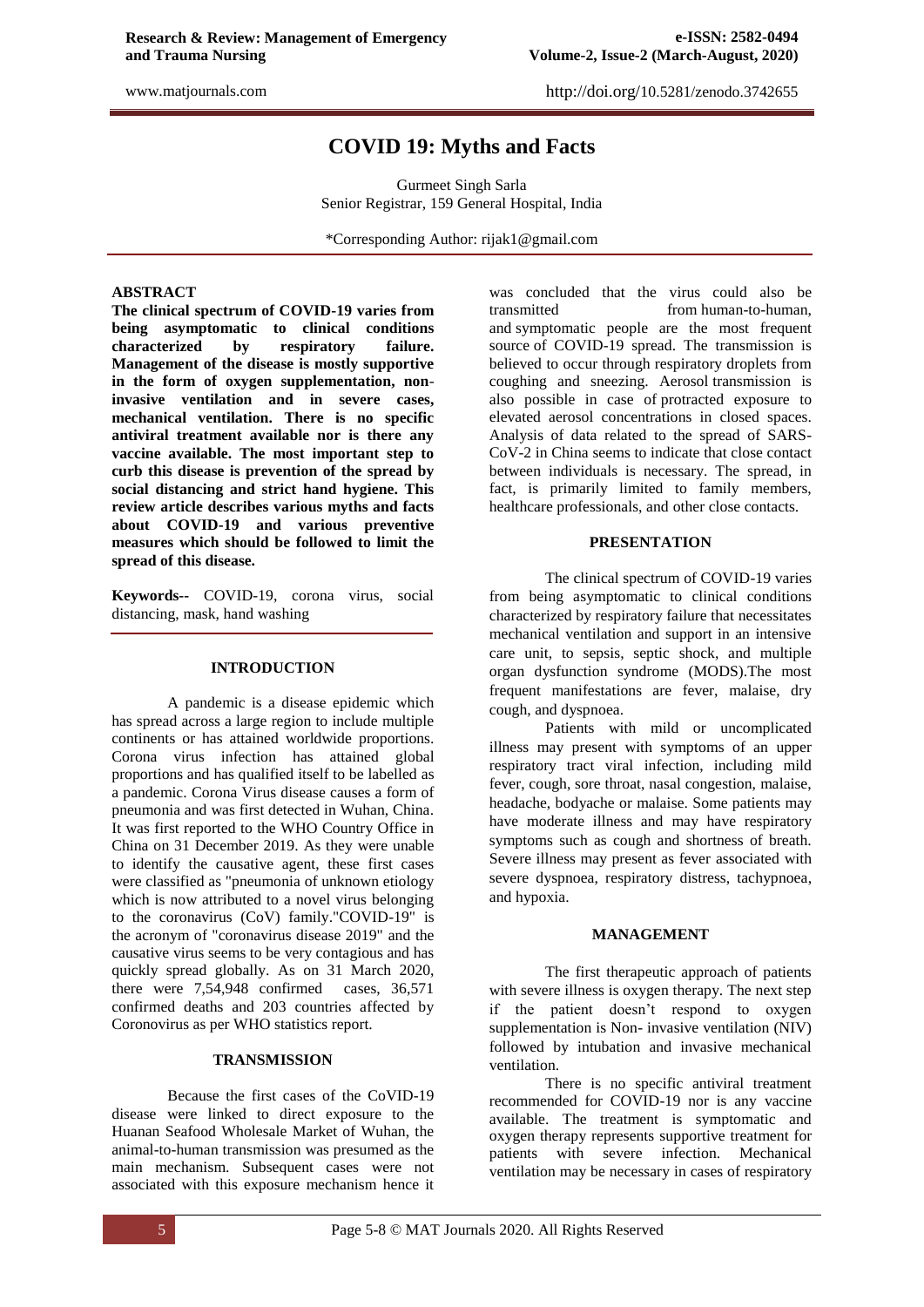failure refractory to oxygen therapy whereas hemodynamic support is essential for managing septic shock.

# **WHO SHOULD BE TESTED**

Anyone who has had close contact with a patient with laboratory-confirmed COVID-19 within 14 days of onset of symptoms or a history of travel from affected geographical areas (presently China, Italy, Iran, Japan, and South Korea).

### **PREVENTION**

Preventive measures are strategy to limit the spread of cases. Preventive measures recommended by WHO are as follows:

- Avoid close contact with subjects suffering from acute respiratory infections.
- Wash your hands frequently, especially after contact with infected people or their environment.
- Avoid unprotected contact with farm or wild animals.
- People with symptoms of acute airway infection should keep their distance, cover coughs or sneezes with disposable tissues or clothes and wash their hands.
- Strengthen, in particular, in emergency medicine departments, the application of strict hygiene measures for the prevention and control of infections.
- Individuals that are immune-compromised should avoid public gatherings.

The most important strategy to undertake is to frequently wash hands and use hand sanitizer. Healthcare workers caring for infected individuals should utilize contact and airborne precautions to include PPE such as N95 masks, eye protection, gowns, and gloves to prevent transmission of the pathogen.

#### **PROGNOSIS**

Preliminary data suggests the reported death rate ranges from 1% to 2% depending on the immune status, genetic make up and country of origin. The majority of the fatalities have occurred in patients over 50 years of age who have an immunocompromised status. Young children appear to be mildly infected but may serve as a vector for additional transmission.

# **WHO IS AT HIGH RISK**

Individuals at extremes of ages and those that are immunocompromised are at most significant risk. All health care workers including

http://doi.org/[10.5281/zenodo.3742655](http://doi.org/10.5281/zenodo.3742655)

paramedical staff and non technical staff working in health care facilities are at risk of being infected

# **WHO ALL NEED TO WEAR A MASK**

Everyone need not wear a mask. You may wear a mask under the following circumstances:

- You have symptoms in the form of cough, fever or difficulty in breathing.
- You are caring for a COVID-19 suspect/confirmed patient.
- You are a health care worker attending to patients with respiratory symptoms.

Wearing a mask generally prevents spread of infection from one who is wearing the mask to others present in the vicinity.

### **Disposal of used masks**

Used masks may be disposed off safely in a sealed envelope in a trash bin or by burning or burial to prevent spread of infection to other people.

#### **Hand washing**

Hand hygiene is one of the essential means to prevent the spread of infection. Semmelweis highlighted that cleansing contaminated hands with antiseptic products before and after contact with patients may reduce health care-associated infections [1]. Hand hygiene has been considered the leading measure to prevent spread of infections [2]. Hand washing with a foaming soap and copious amounts of water for atleast 20 seconds has been found to be effective and use of an alcohol-based hand rub preparation for hand hygiene has been defined as the standard of care3. According to the World Health Organization (WHO), "an alcohol-containing preparation (liquid, gel or foam) designed for application to the hands inactivates microorganisms and/or temporarily suppresses their growth. Such preparations may contain one or more types of alcohol, other active ingredients with excipients, and humectants" and are very effective for quickly destroying many pathogens by the action of the aqueous alcohol solution without the need for water or drying with towels [3].

# **WHY ITALY**

Italy despite having world class health care infrastructure, has been badly hit by COVID-19. One of the reasons cited is the demographic make-up of the country which predominantly constitutes elderly people who somehow are at increased risk to the infection, may be because of their immune-compromised status.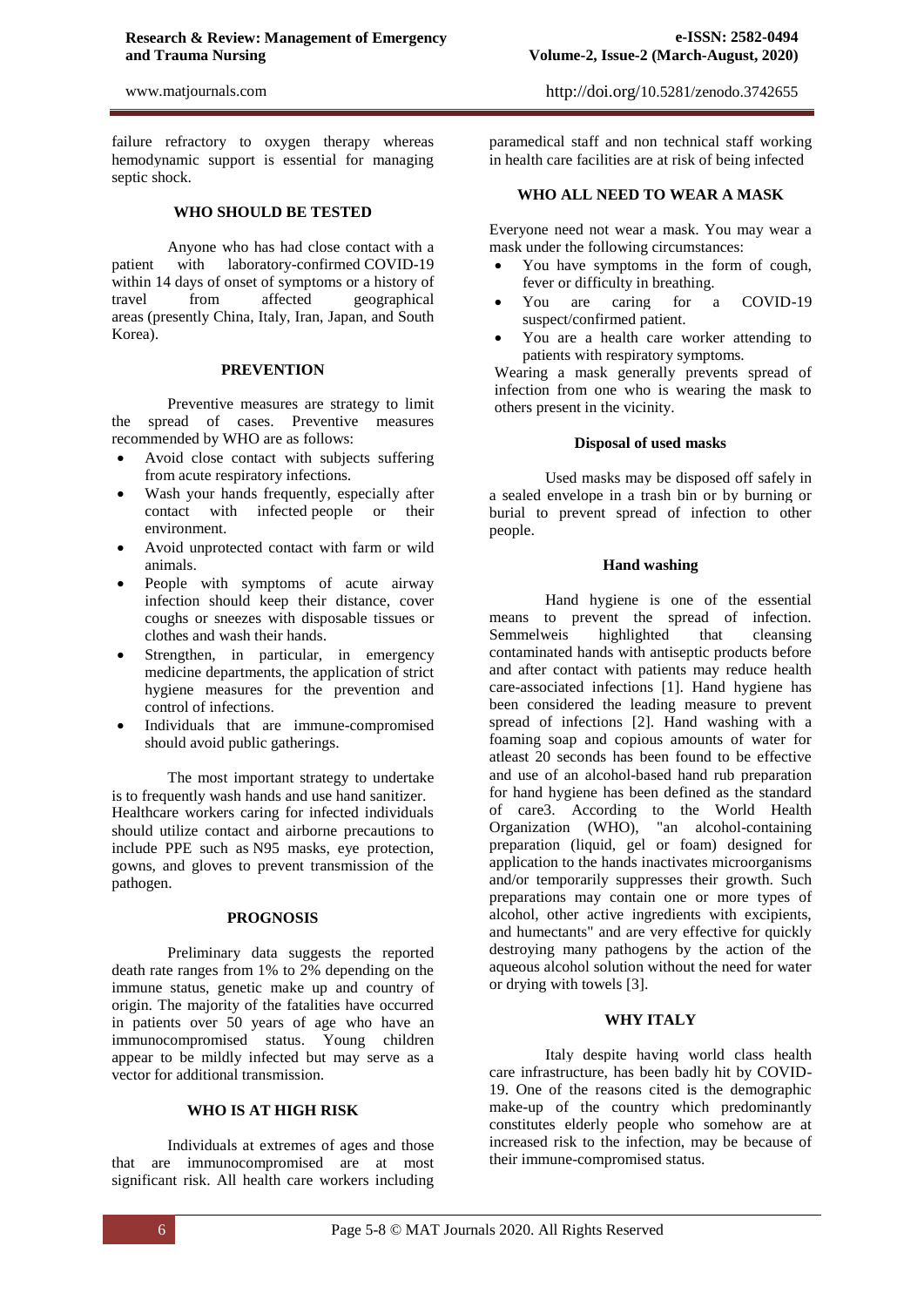# **WHY NOT INDIA AND AFRICA**

India and Africa despite being densely populated, have been less severely affected by this deadly virus. One of the reasons cited is the prevalence of malaria which may have provided herd immunity.

### **Screening**

Screening is defined as the presumptive identification of an unrecognized disease in an apparently healthy, asymptomatic population by means of tests, examinations or other procedures that can be applied rapidly and easily to the target population. Infrared Forehead Thermometer Gun measures body temperature accurately to screen people for fever, one of the symptoms of coronavirus infection without any touch to avoid getting infection.

#### **Quarantine**

Quarantine is a restriction on the movement of people which is intended to prevent the spread of a communicable disease.

### **Self-quarantine**

Self-quarantine means staying at your home, hotel room or provided accommodation, and not leaving for the period you are required to quarantine and not allowing any visitors.

# **Isolation**

In health care facilities, isolation represents one of several measures that can be taken to implement infection control: the prevention of contagious diseases from being spread from a patient to other patients, health care workers, and visitors, or from outsiders to a particular patient.

### **Social distancing**

Social distancing is a non-pharmaceutical infection prevention and control intervention implemented to avoid/decrease contact between those who are infected with a disease causing pathogen and those who are not, to stop or slow down the rate and extent of disease transmission in a community. Preventing crowds helps in social distancing and maintaining a distance of at least 1 metre (3 feet) is recommended.

# **Why 21 days**

The incubation period (time from exposure to the development of symptoms) of the virus is estimated to be between 0 and 24 days. Understanding the incubation period is very

important for health authorities as it allows them to introduce more effective quarantine systems for people suspected of carrying the virus, as a way of controlling and hopefully preventing the spread of the virus.

#### **Curfew**

A curfew is an order issued by public authorities specifying a time during which individuals are required to return to and stay at their homes.

### **Janta curfew**

Janata curfew means for the public, curfew imposed by the public on its own. Prime minister Mr. Narendra Modi appealed to the public to stay home and take part in a 'Janata Curfew' on 22nd March in view of the coronavirus outbreak.

### **Lock down**

A lockdown is an emergency protocol initiated by the state that usually prevents people from leaving an area. A full lockdown usually means that people must stay where they are and may not move.

# **Breaking the chain of infection**

The chain of infection is made up of the pathogen, reservoir, portal of exit, modes of transmission, portal of entry and the host. Hand washing is the number one way to break the chain of infection.

### **Stay home, stay safe**

Government of India imposed measures "never seen before either in peace or war" and persuaded 130 billion Indians to follow advise to stay home, stay safe and help save lives.

# **Media hype**

The language being used in the media to describe the outbreak is undoubtedly contributing to the mass hysteria about the disease. This media hype about the disease has led the retailers around the world to ration toilet paper and pharmacies black market masks and hand sanitizers. The relentless dominance of the coronavirus story in the media and the alarmist rhetoric of the stories has fuelled panic and anxiety about the disease in the general public. One of the reasons why there is obviously so much fear and anxiety is because it's a new disease and there is a general feeling of "the fear of unknown". In fact they have converted this pandemic into an infodemic: an over-abundance of information.